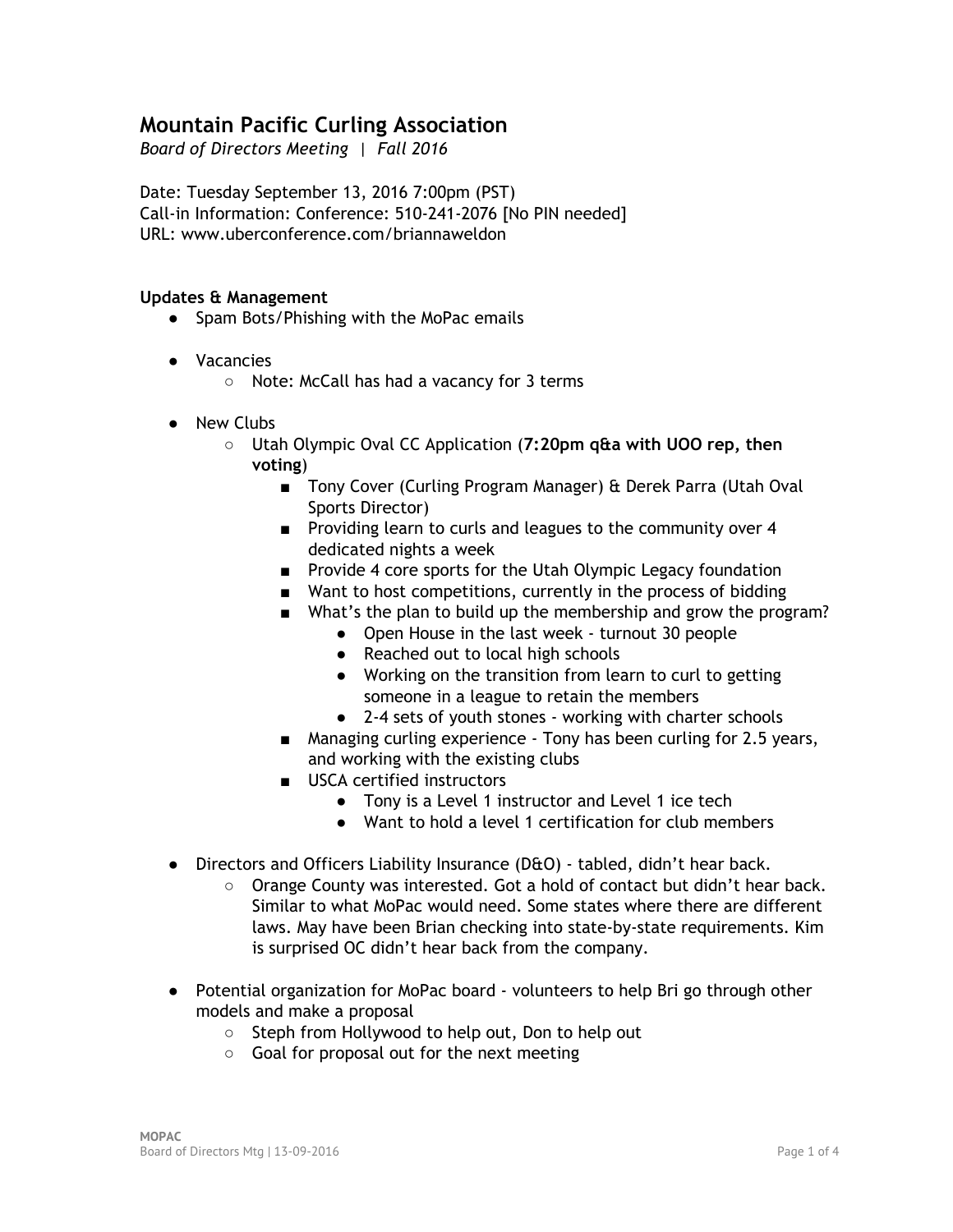- Treasurer update
	- Sent by email
	- Last statement of \$23,254.04 ‐ fees listed below
		- \$125 CPA fees
		- \$127.91 uberConference account
	- Send the board any proposals for what to do with the money from the last dues increase

### **Committees & Memberships**

- Competitive Committee
	- Who's on it?
		- Steph will lead it
	- Playdowns
		- Clubs: January 5-8, 2017 at Coyotes CC (150/team)
		- Mixed: February 10-12, 2017 at Evergreen CC (150/team)
	- U18 Committee selection. [Applications](https://drive.google.com/open?id=0B6Mw7xMjRpU6UHlScXVOQ29JZmc) open tomorrow due end of October
		- MoPac has a boys & girls berth: Boys SF & Evergreen, Girls -Evergreen
		- This year will have committees for team selection
		- Application due by mid october, notified by November
			- Would MoPac be willing to pay the entry fee for the U18 teams?

#### **Topics for Next Meeting:**

- MoPac Mission Statement Update (Olivia)
- USCA Member's Assembly in Tucson

#### **Next meetings/ Save the Date:**

| Winter: Wednesday, December 14th, 2016, 7pm PST | December - 2nd Wednesday |
|-------------------------------------------------|--------------------------|
| Spring: Sunday, March 13, 2017, 7pm PST         | March- 2nd Sunday        |
| Summer: Monday, June 12, 2017, 7pm PST          | June- 2nd Monday         |
| Fall: Tuesday, September 12, 2016, 7pm PST      | September- 2nd Tuesday   |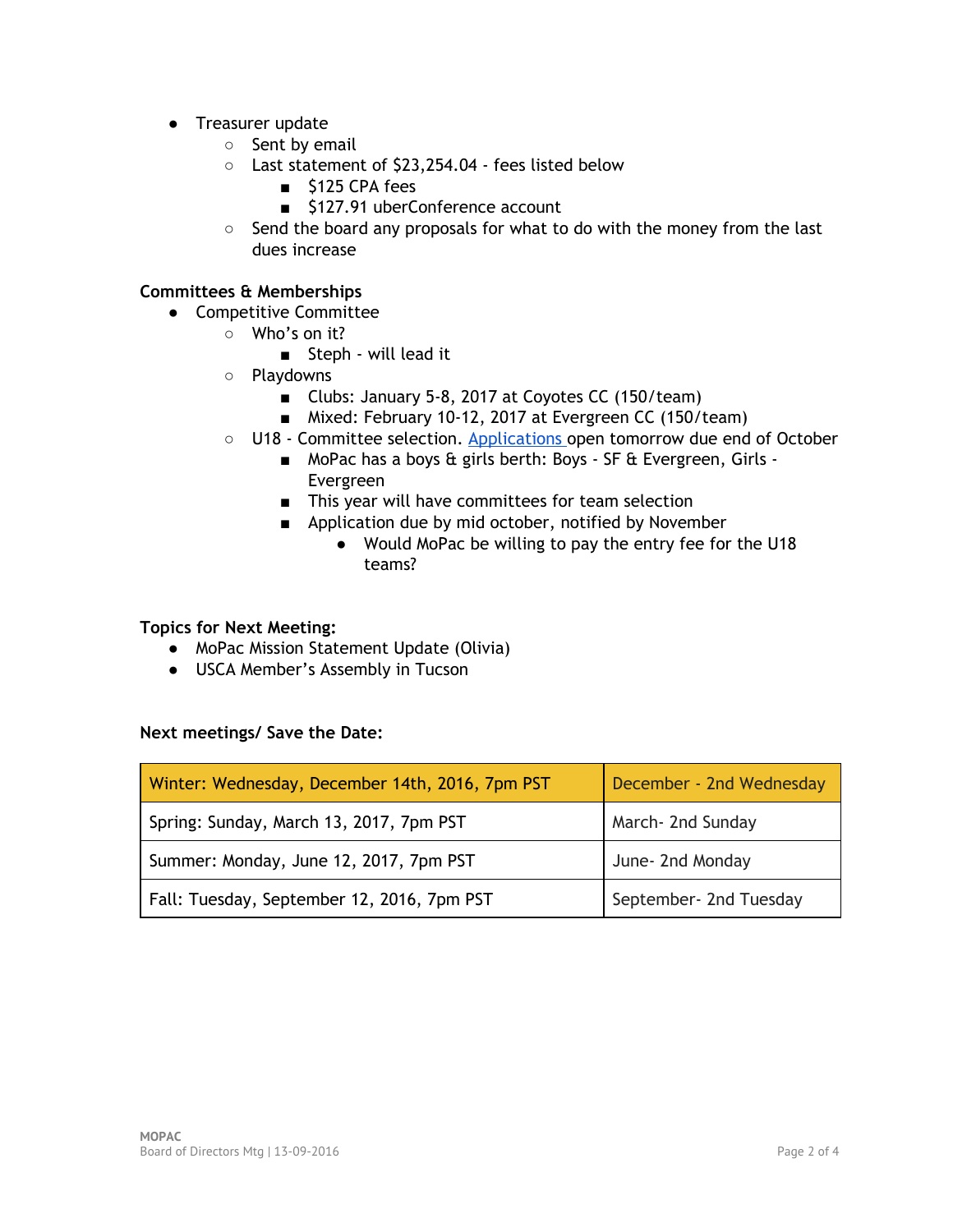### **Attendees:**

| x | Matt Gamboa                      | <b>USCA Representative</b> | matt@hollywoodcurling.org |
|---|----------------------------------|----------------------------|---------------------------|
| x | Ron Kloth                        | Coyotes CC                 | coyotes@mopacca.org       |
|   | <b>Brian Walsh</b>               | Curl San Diego             | csd@mopacca.org           |
| X | Steph Jensen                     | Hollywood CC               | hollywood@mopacca.org     |
| X | Olivia Stella                    | Orange County CC           | occurling@mopacca.org     |
| X | Barry Ivy                        | <b>SFBACC</b>              | sfbacc@mopacca.org        |
| x | Brian Feldman                    | Wine County CC             | wccc@mopacca.org          |
| x | Don Eshelby                      | <b>Boise CC</b>            | boise@mopacca.org         |
|   | vacant                           | McCall CC                  | mccall@mopacca.org        |
|   | Barry Bollenbacher               | Missoula CC                | missoula@mopacca.org      |
| x | Larry Sidney                     | Lake Tahoe Epic Curling    | ltec@mopacca.org          |
|   | Nick Kitinski                    | Las Vegas CC               | lvcurling@mopacca.org     |
| X | <b>Steve Liske</b>               | Evergreen CC               | evergreen@mopacca.org     |
|   | Mlke Wolfe                       | Cache Valley CC            | cachevalley@mopacca.org   |
|   | <b>Ben Womack</b>                | Ogden CC                   | ogden@mopacca.org         |
| x | Lanny Derby                      | Salt City CC (DBA Oval CC) | saltcity@mopacca.org      |
|   | Greg Basrak for<br>Debbie Basrak | Park City CC               | parkcity@mopacca.org      |
|   | Jack Minnich                     | Whitefish CC               | whitefish@mopacca.org     |
|   | Janice Robbins                   | Bend CC                    | bend@mopacca.org          |
| x | BriAnna Weldon                   | President                  | president@mopacca.org     |
| x | Peter Hicks                      | <b>VP</b>                  | vp@mopacca.org            |
| x | Olivia Stella                    | Secretary                  | secretary@mopacca.org     |
| X | Don Eshelby                      | Treasurer                  | treasurer@mopacca.org     |

### **Guests:**

- **● Kim ‐ USA Curling**
- **● Tony C & Derek P ‐ Utah Olympic Oval reps**